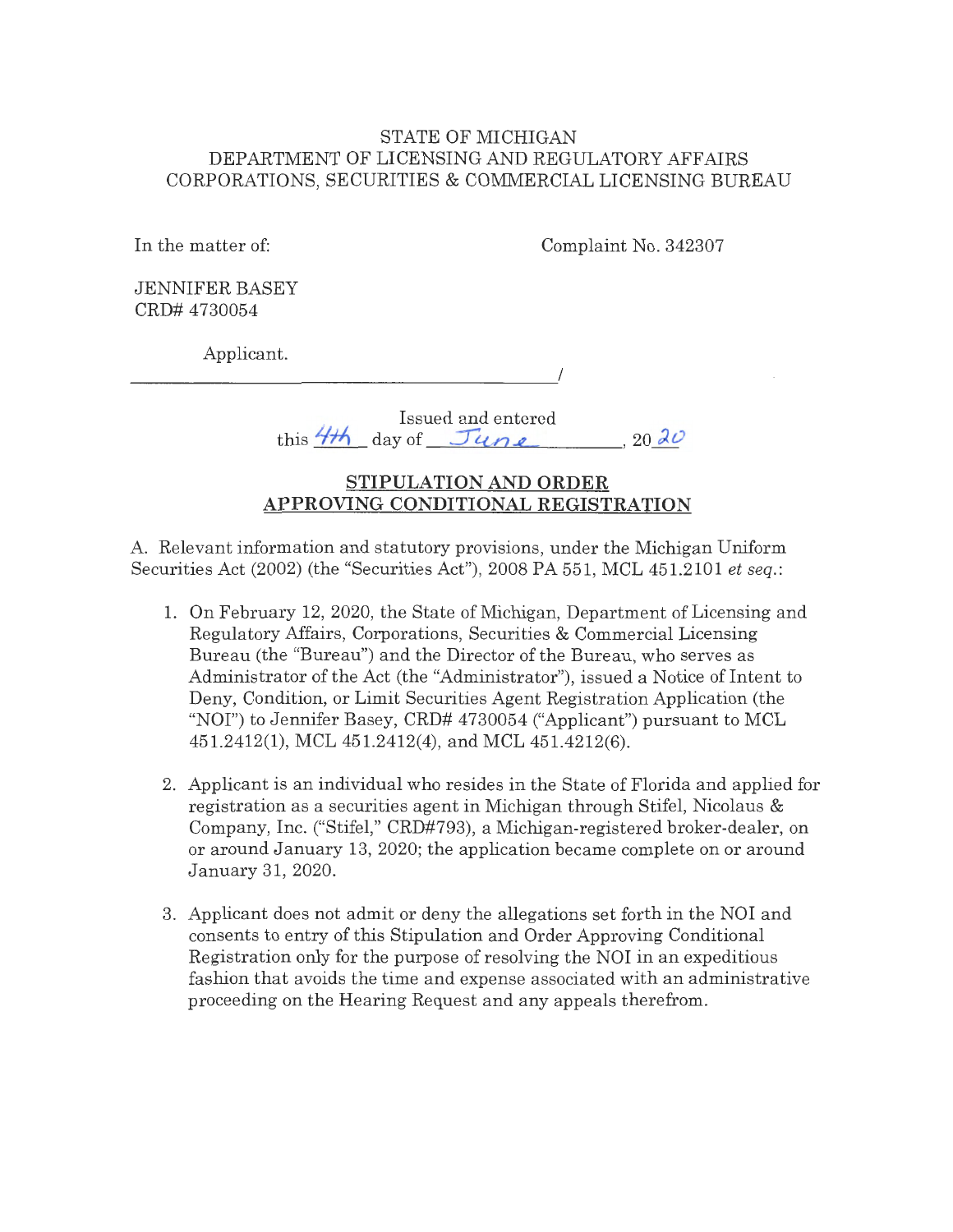4. Applicant will be working at the following address:

| $\rm Address:$ | Stifel, Nicolaus & Company, Inc. |
|----------------|----------------------------------|
|                | 12670 Creekside Lane, Suite 402  |
|                | Fort Myers, FL 33919             |

| Telephone: | 239-985-6541      |
|------------|-------------------|
| E-mail:    | baseyj@stifel.com |

5. Applicant will be supervised by the following Supervisor or Compliance Officer at Stifel who works at the address indicated:

| Name:    | Matthew Welborn, CRD No. 2707826  |
|----------|-----------------------------------|
| Title:   | Supervisor                        |
| Address: | 12800 University Drive, Suite 300 |
|          | Fort Meyers, FL 33907             |

|            | Telephone: 239-985-6546 |
|------------|-------------------------|
| $E$ -mail: | matt.welborn@stifel.com |

- 6. The Parties have determined that: (a) protection of the investing public does not require additional disciplinary action if Applicant and Stifel agree to Applicant's registration subject to the terms and conditions specified in this Stipulation and Order; and (b) the conditional registration of Applicant pursuant to this Stipulation and Order is authorized by law and otherwise reasonable, appropriate, and in the public interest.
- 7. Applicant was represented by, and had the advice of, legal counsel throughout the process of resolving the NOI through this Stipulation and Order Approving Conditional Registration.

### B. STIPULATION

The Parties agree to this Stipulation, enabling the Administrator to conditionally register Applicant as a securities agent, subject to Applicant's compliance with the following conditions:

1. The Parties agree that, effective upon entry of the attached Order, the NOI is resolved without further action by the Parties.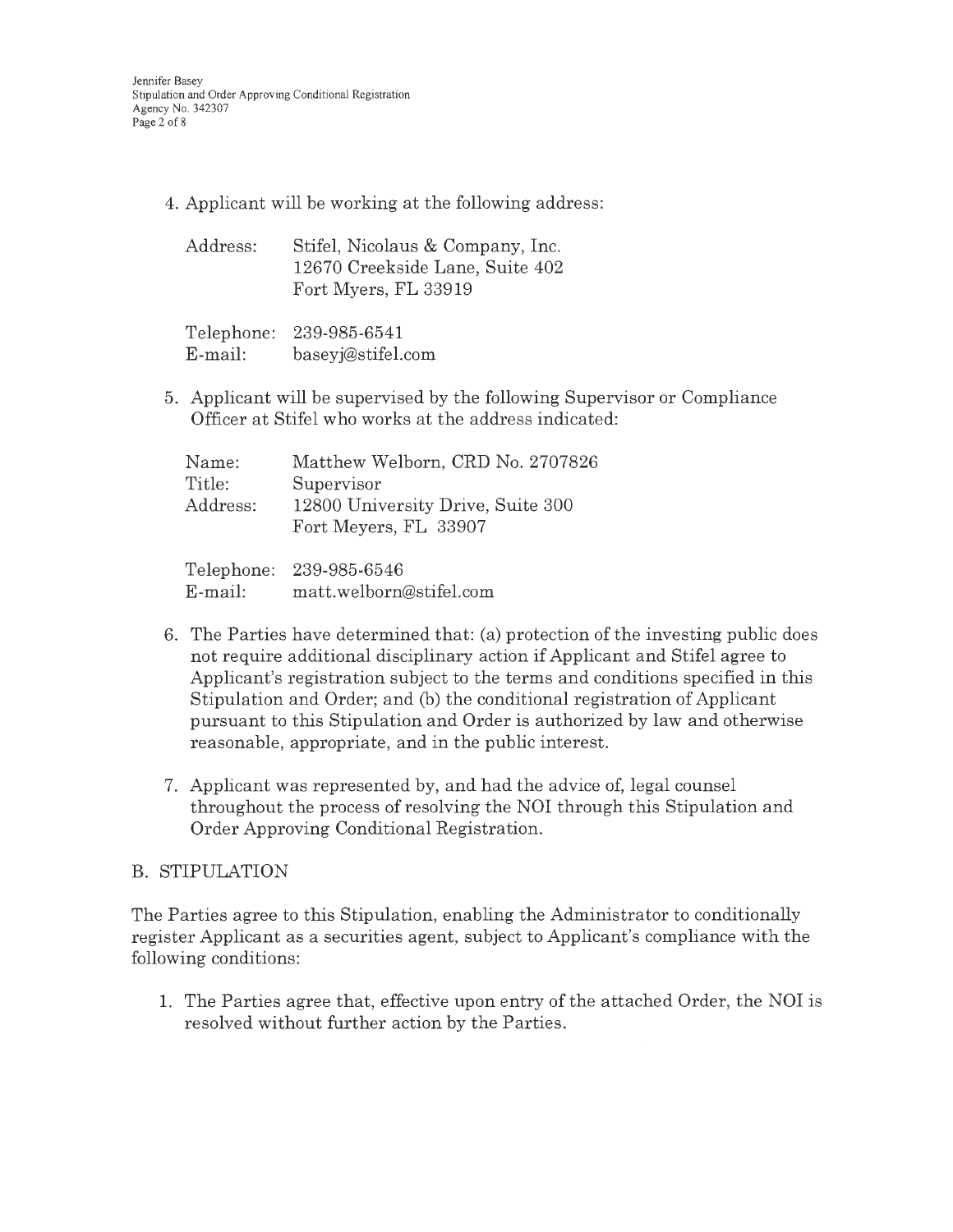Jennifer Basey Stipulation and Order Approving Conditional Registration Agency No. 342307 Page 3 of 8

2. Following entry of the attached Order, the Bureau will file a Form U6 reflecting the Parties' resolution of the NOI under this Stipulation and Order. In addition, the Bureau will update the Central Registration Depository (the "CRD") to reflect Applicant's registration as a securities agent as "APPROVED-RES [RESTRICTED] ." This Stipulation and Order is a public record required to be published and made available to the public, consistent with section **11** of the Michigan Freedom of Information Act, MCL 15.241. The Bureau currently publishes copies of orders issued under the Act to the Bureau's website.

### **Compliance Review and Reporting**

3. Applicant's securities agent registration will remain conditional and subject to this Stipulation and Order, and Applicant's supervisor agrees to supervise Applicant under this Stipulation and Order until at least June 30, 2021 (the "Conditional Registration Term"). Beginning July **1,** 2021 and on any date thereafter, Stifel may submit a written request to the Bureau, at the address set forth below, that the conditions be lifted from Applicant's registration and providing a reasonable basis for the request.

> Corporations, Securities & Commercial Licensing Bureau Securities & Audit Division - Final Order Monitoring P.O. Box 30018 Lansing, MI 48909

Stifel's written request to lift Applicant's conditional registration must include: (a) documentation which memorializes Stifel's monthly supervisory reviews required under paragraph B.9; and (b) any additional information specifically required by this Stipulation and Order. Applicant's registration will remain conditional, and the Conditional Registration Term continues, until the Administrator issues an order removing the conditions imposed by this Stipulation and Order after consideration of Stifel's written request contemplated by this paragraph.

- 4. Any changes to Paragraphs A.4 or A.5 of this Stipulation and Order must be reported through appropriate filings on the CRD system within thirty (30) days.
- 5. Applicant and Stifel must separately report to the Bureau any: (a) customer complaints (written or verbal); (b) disciplinary actions; and (c) other changes to Applicant's answers to the Disclosure Questions on the Form U4 (a "Reportable Event") that arise during the Conditional Registration Term,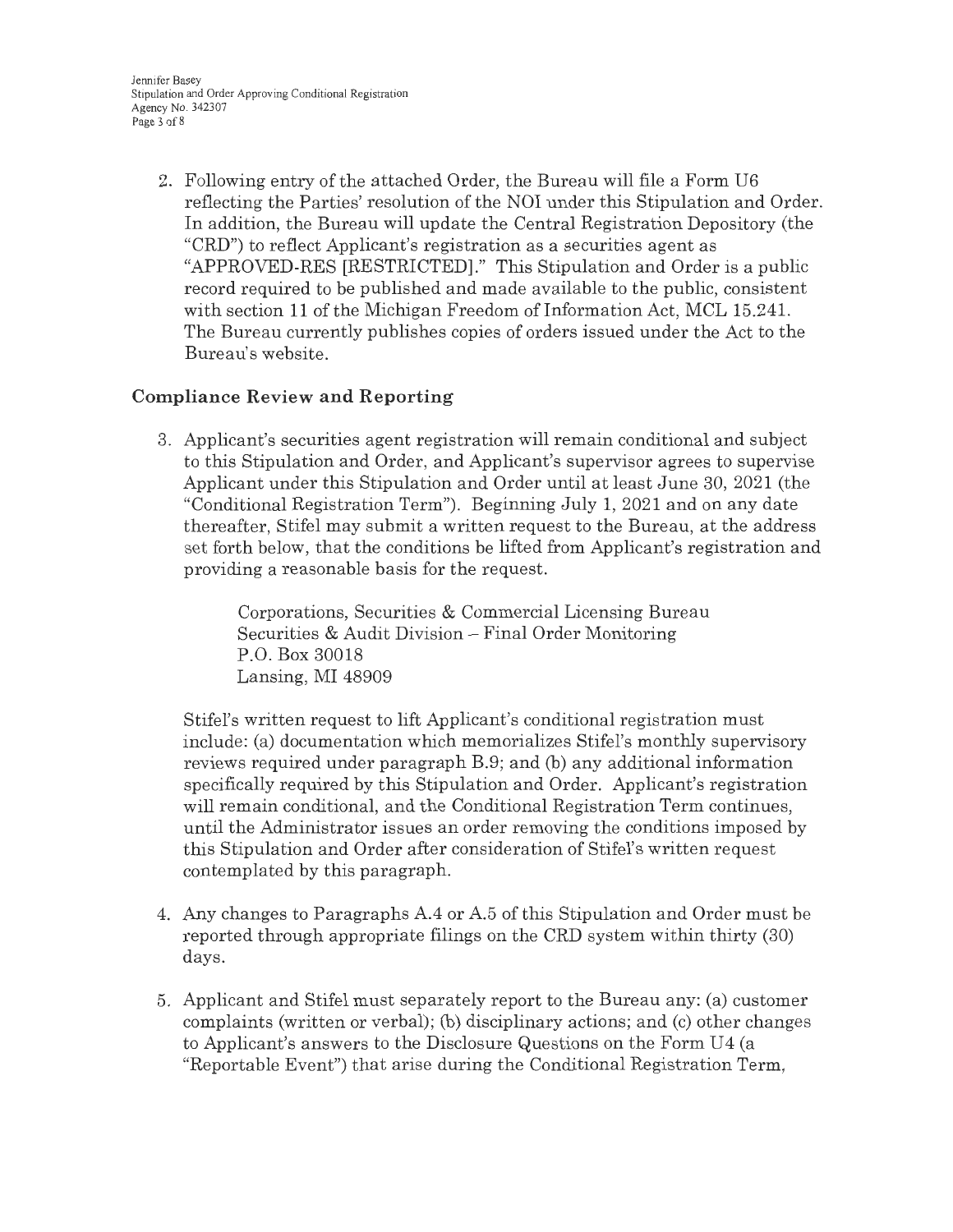regardless of whether Applicant is required to report this information on the Form U4, within twenty-one (21) days after receipt of the information. Reporting this information on the CRD system alone will not satisfy this requirement. Applicant must also supply the Bureau a copy of her revised Form(s) U4 upon its filing through the CRD. These items must be reported to the Bureau in writing directly at the address indicated in Paragraph B.3 and must include the following information regarding each customer complaint or Reportable Event:

- a. A summary of the Reportable Event including supporting documentation.
- b. If related to a customer complaint, include:
	- 1. Client name, address, telephone number and e-mail address, if any.
	- ii. A copy of any written complaint.
	- iii. A written summary of any verbal complaint or other Reportable Event.
	- 1v. Current status of the complaint or other Reportable Event, including the resolution, if any.
- 6. Applicant and Stifel acknowledge that a new complaint or other reportable item on Applicant's Form U4 may extend the supervisory period.
- 7. All new accounts for Applicant's Michigan customers will be reviewed and approved by Stifel before the execution of the initial transaction(s) in any new accounts. Stifel will select a sample of clients to contact to verify the instructions received and document such client contact according to Stifel's policies and procedures.
- 8. Stifel will review any new or updated distribution requests requiring a client's signature or initials in accounts serviced by Applicant. Stifel will review such signatures on distribution requests and maintain evidence of that review according to Stifel's policies and procedures. Stifel will select samples of clients serviced by Applicant to contact to verify instructions received and will document such client contact in accordance with Stifel's and procedures. Any instances where a client's signature has been made on the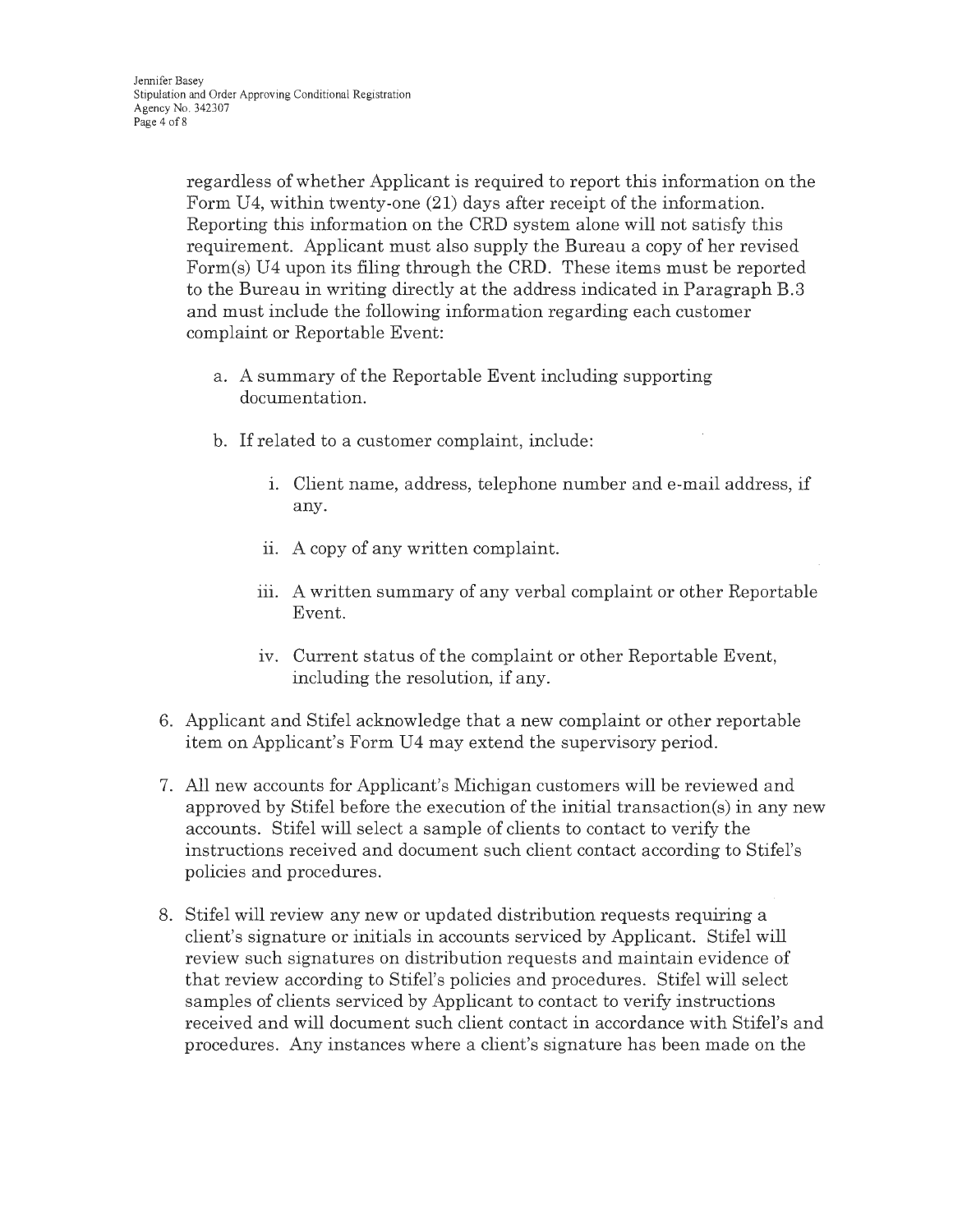client's behalf must be reported in writing to the Bureau within ten (10) days of Stifel having actual knowledge of such a signature.

- 9. Stifel will hold a monthly review meeting with Applicant regarding her activities and the status of Applicant's activities and book of business. Evidence of the meeting must be recorded by Stifel according to the firm's policies and procedures.
- 10.Applicant will not be permitted to possess or exercise discretion in commission-based accounts for any Michigan customers and will not act in any principal, supervisory, or managerial capacity during the term of this Conditional Registration Order.
- 11.Applicant and Applicant's supervisor at Stifel must sign a monthly affirmation that Applicant has adhered to the requirements of this Conditional Registration Order.
- 12. Stifel is not required to submit documentation of Applicant's monthly compliance meetings to the Bureau on a periodic basis. However, Stifel must maintain documentation of all monthly compliance meetings and provide them to the Bureau: (a) to support a request to lift Applicant's conditional registration as provided in Paragraph B.3 of this Stipulation and Order; (b) upon request by the Department within ten (10) calendar days, in connection with any submission of information as required under Paragraph B.5 of this Stipulation and Order; and (c) upon request by the Bureau within ten (10) calendar days for any other reason.
- 13.If any monthly review reveals that Applicant is not in compliance with this Stipulation and Order or the Act, then Stifel must, within ten (10) calendar days, report the non-compliance to the Bureau in writing at the address indicated in Paragraph B.3.
- 14. Stifel will not transfer the registration of Applicant to another broker-dealer, pursuant to a mass transfer, without prior approval of the Bureau while this Stipulation and Order is in effect.

## **Additional Provisions**

15.Applicant and Stifel will fully cooperate with the Bureau in any investigation, audit, or examination relating to Applicant's activities.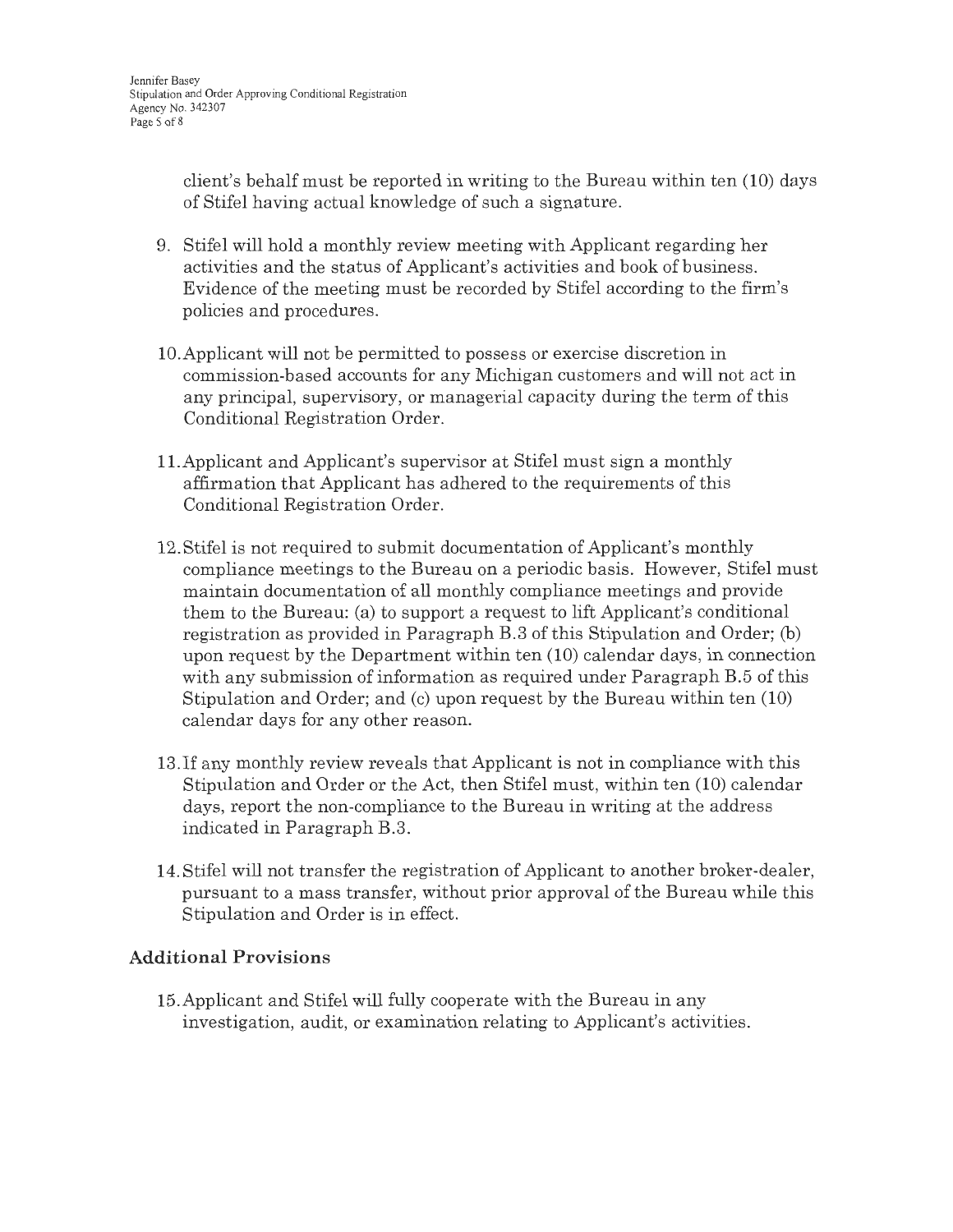Jennifer Basey Stipulation and Order Approving Conditional Registration Agency No. 342307 Page 6 of 8

- 16.Applicant and Stifel acknowledge and agree that upon their failure to comply with any requirements imposed by this Stipulation and Order, the Administrator is entitled to and may immediately: (a) suspend all registrations held by Applicant under the Act; (b) deny any renewal registrations submitted by her; and (c) deny any future applications for registration submitted by her. A summary suspension under this paragraph is effective upon written notice to Applicant given by the Administrator or her designee with no opportunity for hearing. Applicant and Stifel further acknowledge and agree that the Administrator may pursue any other available contractual, administrative, or judicial remedies to enforce this Stipulation and Order. Applicant may voluntarily surrender or withdraw a registration under the Act; however, such surrender or withdrawal will not negate the previously mentioned actions against the relevant registration or additional disciplinary proceedings if a violation of this Stipulation and Order or the Act occurred.
- 17.Applicant further acknowledges and agrees that: (a) the Administrator has jurisdiction and authority to enter the attached Order; (b) the attached Order may be entered without any further notice to Applicant; and (c) upon entry of the attached Order, it is final and binding, and Applicant waives any right to a hearing that exists under the Act, the rules promulgated under the Act or the predecessor Act, the Administrative Procedures Act of 1969, 1969 PA 306, MCL 24.201 et seq., or other applicable law.
- 18. The Parties acknowledge and agree that this Stipulation and Order contains the entire understanding of the Parties and supersedes and forever terminates all prior and contemporaneous representations, promises, agreements, understandings, and negotiations, whether oral or written, with respect to its subject matter. The Parties further agree that this Stipulation and Order may only be amended, modified, or supplemented by a duly executed writing signed by each party and approved by Order of the Administrator.
- 19. The Parties acknowledge and represent that: (a) each party has read this Stipulation and Order in its entirety and fully understands all of its terms, conditions, ramifications, and consequences; (b) each party unconditionally consents to the terms of this Stipulation and Order; (c) each party has consulted with or had ample opportunity to consult with legal counsel of his, her, or its choosing prior to executing this Stipulation; (d) each party has freely and voluntarily signed this Stipulation; and (e) the consideration received by each party as described in this Stipulation and Order is adequate.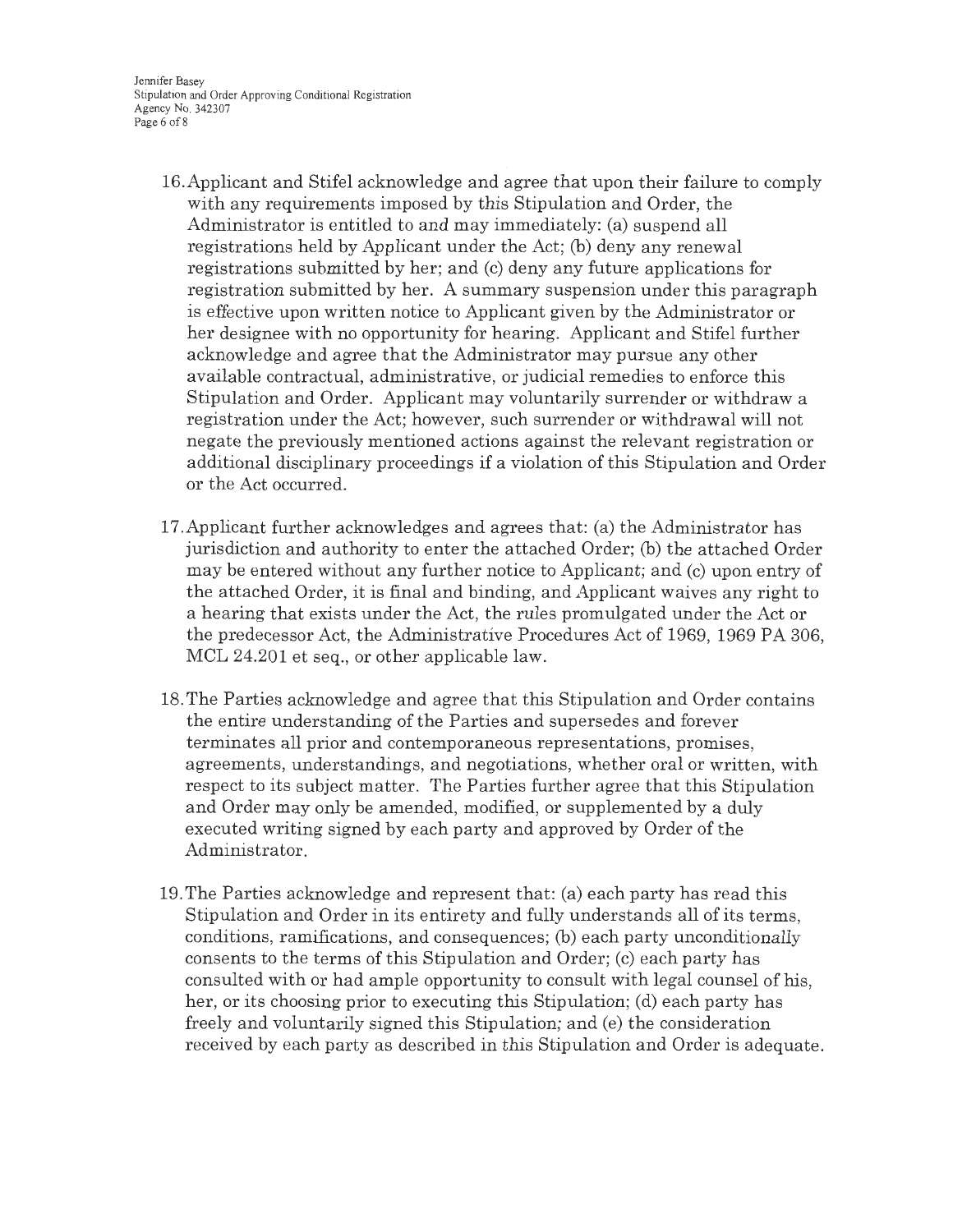Jennifer Basey Stipulation and Order Approving Conditional Registration Agency No. 342307 Page 7 of 8

- 20. The Parties agree that they may execute this Stipulation in any number of counterparts, each of which shall be deemed an original hereof, but which together shall constitute one and the same instrument and agreement, and that facsimile or electronically-transmitted signatures may be attached to this Stipulation and shall be binding on such party as an original signature.
- 21. The signatories to this Stipulation below represent and warrant that they have the legal capacity and authority to enter into this Stipulation on behalf of the named Parties and to bind the named Parties to the terms and conditions contained herein.

Through their signatures, the Bureau, Applicant, and Stifel agree to comply with the above terms and conditions.

| Dated:                        | Signed: | Jennifer Basey, Applicant                                                    |
|-------------------------------|---------|------------------------------------------------------------------------------|
| Dated:                        |         | Allen Brautigam<br>Senior Vice President<br>Stifel, Nicolaus & Company, Inc. |
| Acknowledged and Reviewed by: |         |                                                                              |

Dated: Signed:

Bryan Ward Attorney for Applicant

Approved by:

Dated: 6/3/2020 Signed: <u>*<u>Dimigthy</u>*  $L$ <sub>c</sub></u>

Timothy L. Teague Securities & Audit Division Director Corporations, Securities & Commercial Licensing Bureau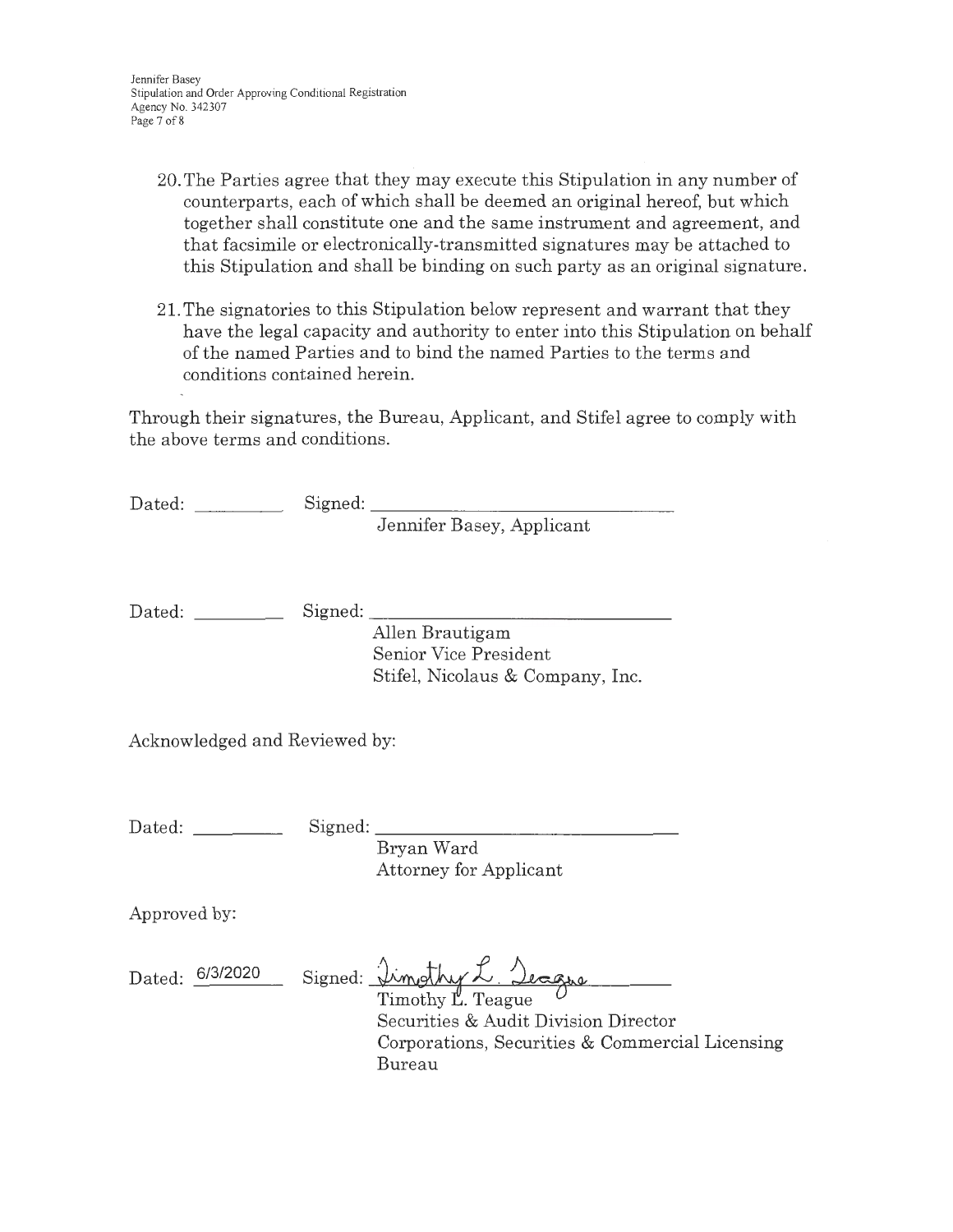Jennifer Basev Simulation and Order Approving Conditional Registration **1\gt:m:y Nt) .** *. t.L.'.Y (i*  **Pag.<..• 7 nf** *8* 

- 20. The Parties agree that they may execute this Stipulation in any number of counterparts, each of which shall be deemed an original hereof, but which together shall constitute one and the same instrument and agreement, and thigh face imit or electronically-transmitted signatures may be attached to this Stipulation and shall be binding on such party as an original signature.
- 21. The signatories to this Stipulation below represent and warrant that they have the legal capacity and authority to enter into this Stipulation on behalf of the named Parties and to bind the named Parties to the terms and conditions contained herein.

Through their signatures, the Bureau, Applicant, and Stifel agree to comply with the above terms and conditions.

Dated:  $5220$ Signed: Jennifer Basey, Applicant  $D_{\text{ated}}$ : 5/26/20 Signed:  $\frac{1}{\text{Allen Brautigan}}$ Senior Vice President Stifel, Nicolaus & Company, Inc.

Acknowledged and Reviewed by:

Dated:  $5/18/10$  Signed:  $5/10$ *1f1* 

Bryan Ward Attorney for Applicant

Approved by:

| Dated: | Signed: |                                                 |
|--------|---------|-------------------------------------------------|
|        |         | Timothy L. Teague                               |
|        |         | Securities & Audit Division Director            |
|        |         | Corporations, Securities & Commercial Licensing |
|        |         | Bureau                                          |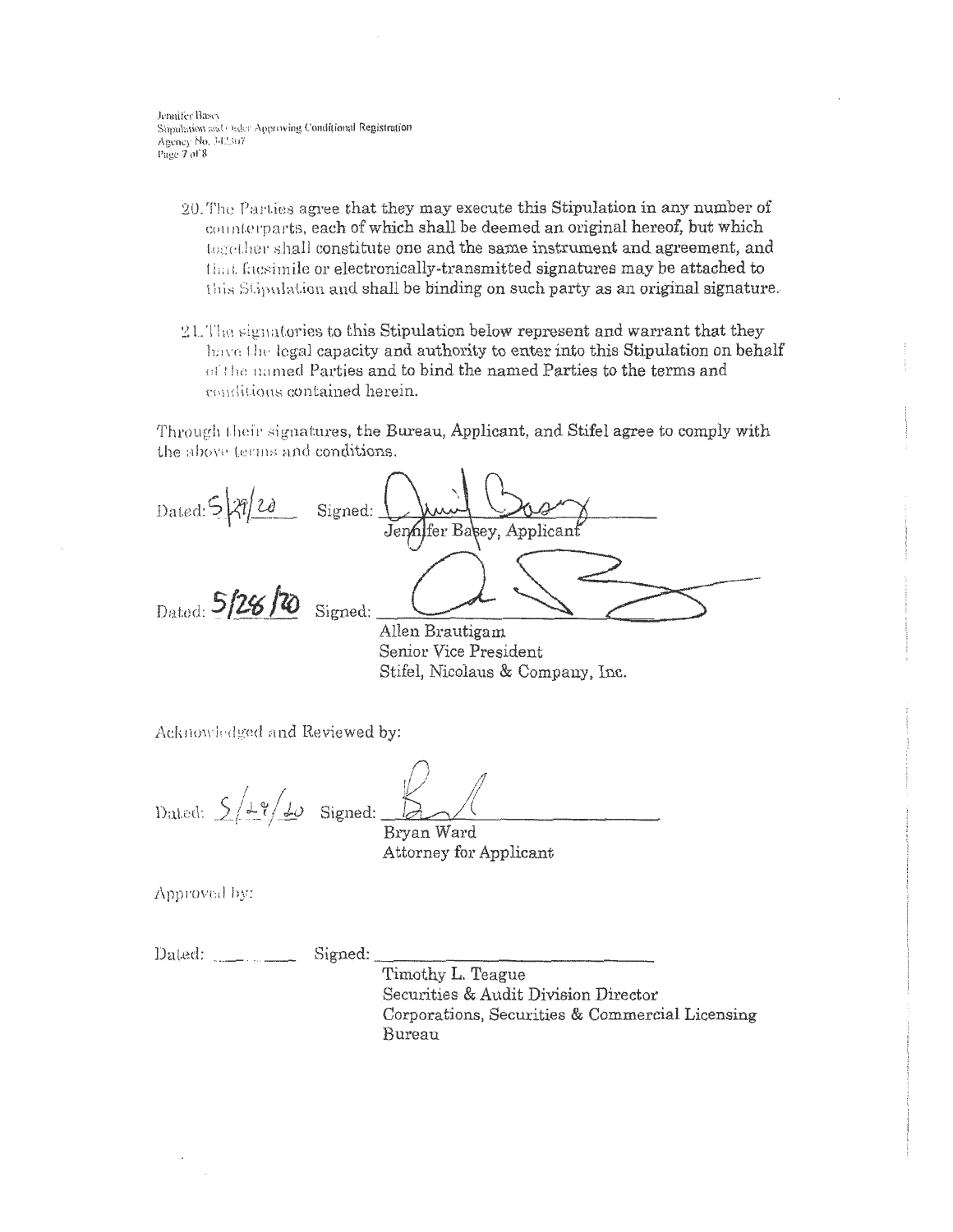Jennifer Basey Stipulation and Order Approving Conditional Registration Agency No. 342307 Page 8 of 8

C. ORDER

NOW, THEREFORE, the Administrator ORDERS:

IN ACCORDANCE WITH THE FOREGOING FULLY EXECUTED STIPULATION, APPLICANT JENNIFER BASEY'S SECURITIES AGENT REGISTRATION IS CONDITIONALLY APPROVED.

la C leep/

Linda Clegg, Administrator and Interim Director Corporations, Securities & Commercial Licensing Bureau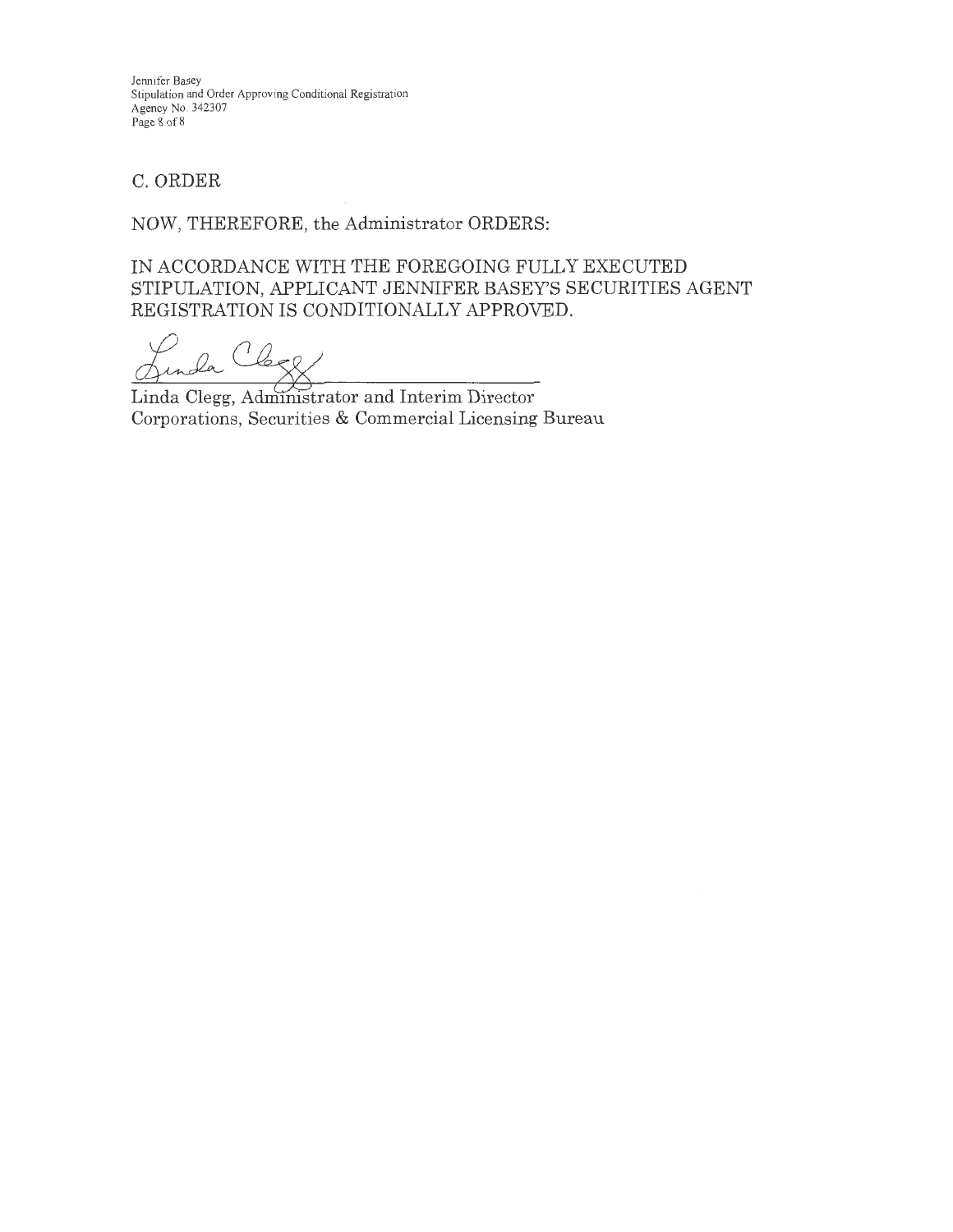#### **STATE OF MICHIGAN DEPARTMENT OF LICENSING AND REGULATORY AFFAIRS CORPORATIONS, SECURITIES & COMMERCIAL LICENSING BUREAU**

In the matter of:

Agency No. 342307

JENNIFER BASEY CRD# 4730054

Applicant.

I Issued and entered This <u>*f*<sup>2</sup> day of *Hebruary*, 2020</del></u> **NOTICE OF INTENT TO DENY, CONDITION, OR LIMIT SECURITIES AGENT REGISTRATION APPLICATION** 

### **I. RELEVANT FACTS AND APPLICABLE LAW.**

Relevant information and statutory provisions, under the Michigan Uniform Securities Act (2002) ("the Securities Act"), 2008 PA 551, as amended, MCL 451.2101 *et seq:* 

- 1. Jennifer Basey ("Applicant") has previously been registered as a securities agent under the Securities Act in Michigan. Applicant was most recently registered as a securities agent through Edward Jones (CRD# 250), until her registration was terminated on or around December 6, 2019 due to concerns regarding a relative's signature and initials on customer documents.
- 2. Applicant applied for registration as a securities agent through Stifel, Nicolaus & Company, Incorporated (CRD#793, "Stifel"), a Michigan-registered broker-dealer, on or around January 13, 2020; the application became complete on or around January 31, 2020.
- 3. A review of information related to Applicant's securities agent registration application by staff at the Corporations, Securities, and Commercial Licensing Bureau ("the Bureau") within the State of Michigan Department of Licensing and Regulatory Affairs revealed that Respondent, while employed by Edward Jones, forged signatures and initials on customer account documents. Edward Jones terminated Applicant for this behavior in the securities industry.
- 4. The Interim Director of the Bureau ("Administrator") has reviewed materials relating to the January 13, 2020 application referred to in paragraph two, above. The Administrator finds that Applicant's conduct in the securities industry within the previous ten years, discussed in paragraph three, was dishonest or unethical under the Securities Act. Based on Applicant's past conduct discussed above and hereafter, the Administrator has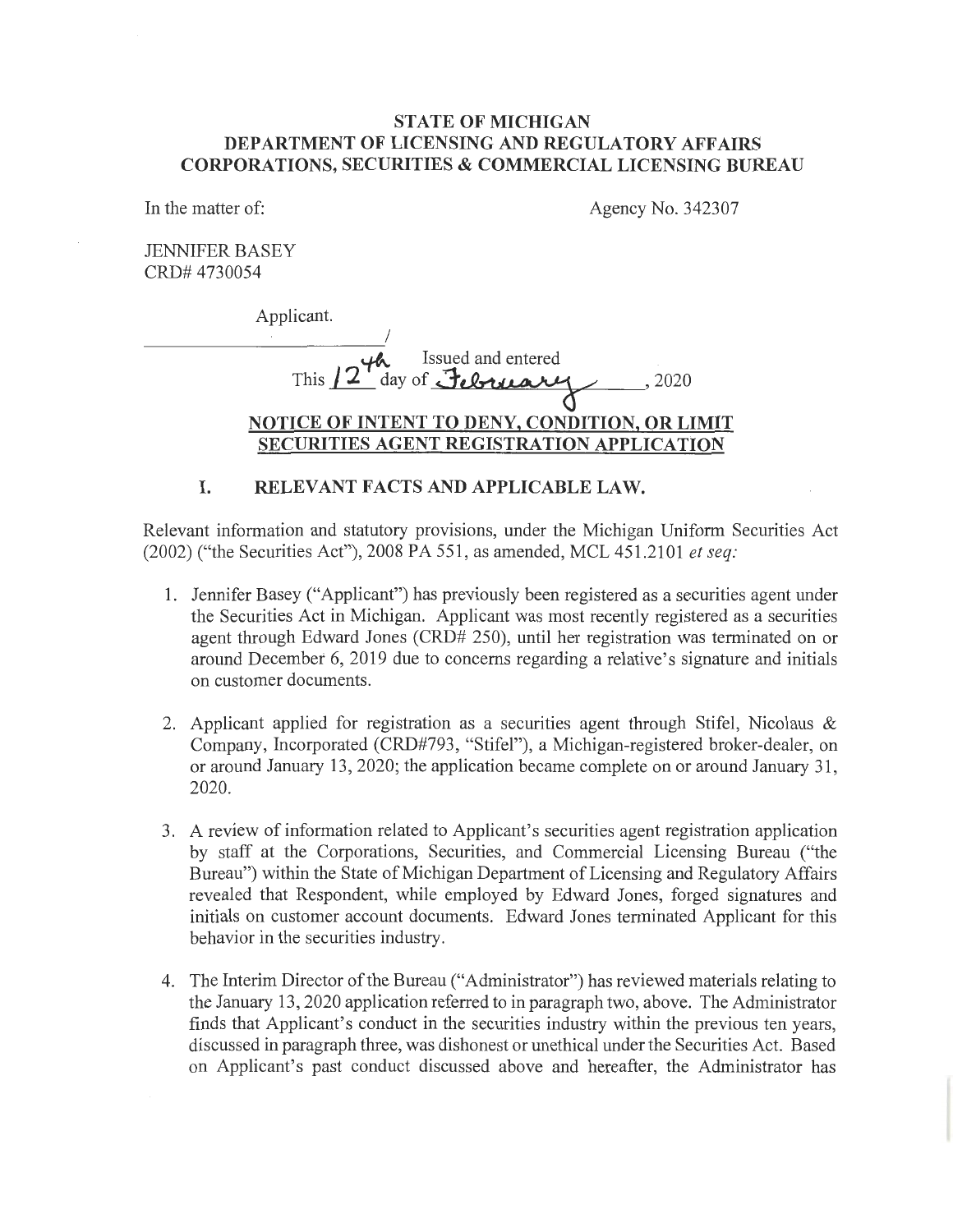determined that the denial, conditioning, or limitation of Applicant's securities agent application is authorized, appropriate, and in the public interest.

- 5. Section 412(1) of the Securities Act, MCL 451.2412(1), provides that if the Administrator finds that the Order is in the public interest and MCL 451.2412(4) authorizes the action, the Administrator may issue an Order denying, conditioning, or limiting an application for registration as a securities agent.
- 6. Section  $412(4)$  of the Securities Act, MCL  $451.2412(4)$  states in relevant part:

( 4) A person may be disciplined under subsections (1) to (3) if any of the following apply to the person:

### \*\*\*

(m) The person has engaged in dishonest or unethical practices in the securities, commodities, investment, franchise, banking, finance, or insurance business within the previous 10 years...

- 7. Rule 451.4.27(1), promulgated under the Securities Act, includes forgery as conduct that is considered to be "dishonest or unethical practices" under section  $412(4)(m)$  of the Securities Act, MCL 451.2412(4)(m).
- 8. Section 412(6) of the Securities Act, MCL 451.2412(6), authorizes the Administrator to deny a registration application pending final determination of an administrative proceeding.
- 9. The Administrator may deny Applicant's securities agent registration application under sections  $412(1)$  and  $412(4)(m)$  of the Securities Act, MCL  $451.2412(1)$  and MCL  $451.2412(4)$ (m), and Rule  $451.4.27(1)$  because Applicant engaged in dishonest or unethical business practices in the securities industry within the previous ten years when she forged customer signatures and initials on documents.

### **II. ORDER.**

The Administrator finds that this ORDER is authorized, appropriate, and in the public interest based on the above-cited facts and law.

IT IS ORDERED as follows:

1. The Administrator intends to deny, condition, or limit the securities agent registration application of Jennifer Basey, under section 412(1) of the Securities Act, MCL 451.2412(1), because Applicant engaged in dishonest or unethical behavior in the securities industry within the previous ten years, which supports the denial, conditioning, or limitation of her registration application under the above-cited provisions of the Michigan Uniform Securities Act (2002), 2008 PA 551, MCL 451.2101 *et seq.*